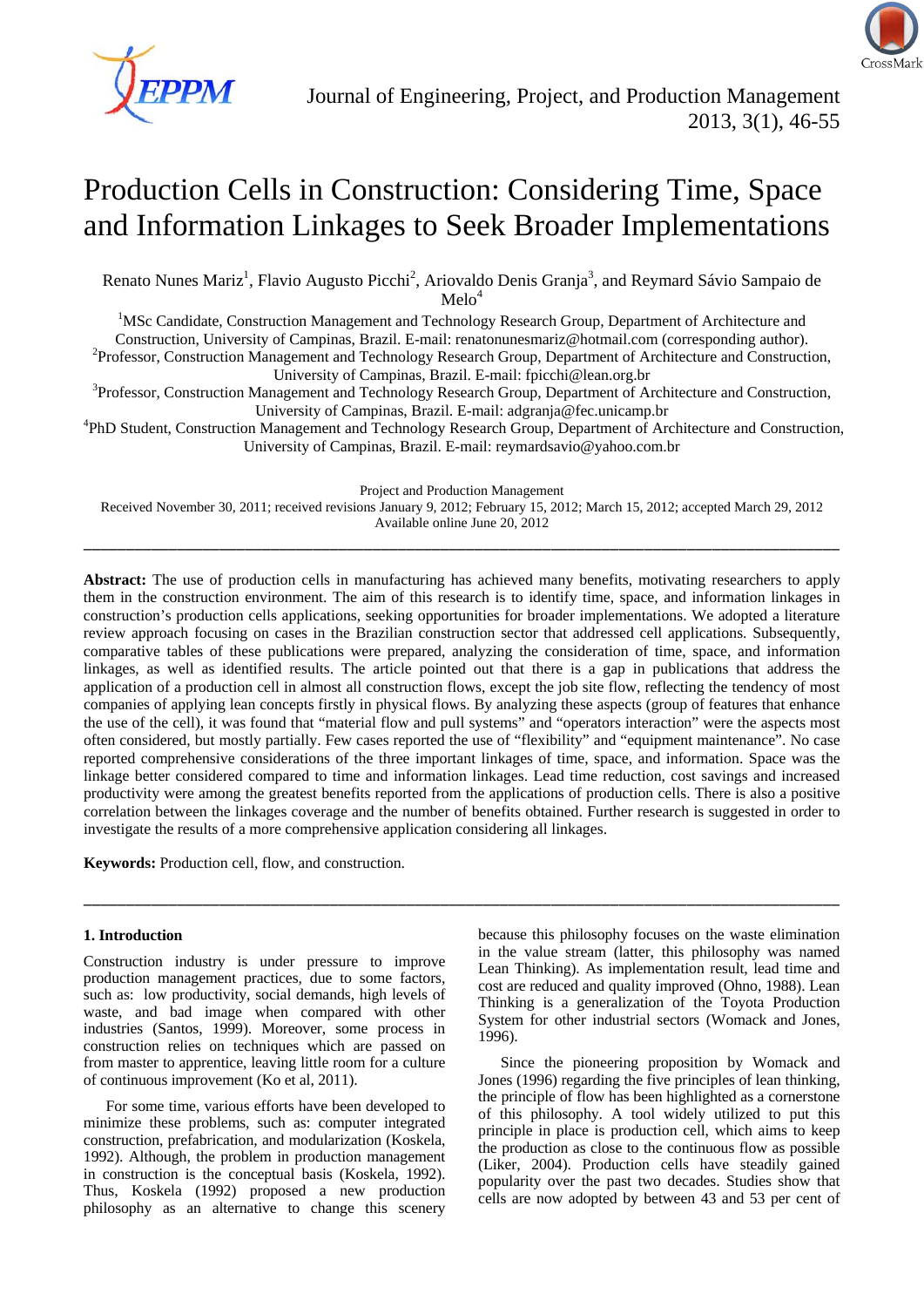manufacturing companies in the USA and the UK (Johnson and Wemmerlov, 2004). The benefits brought by cell applications in manufacturing are: reduction of setup time, in-process inventory, lead time, and cost; increased product quality; simplified programming; among others (Pattanaick and Sharta, 2009). A real production cell must have equipment, material and labor connected in terms of time, space and information. If these three linkages are not connected, limited results can occur (Hyer and Brown, 1999).

To the best of our knowledge, Santos et al (2002) was the pioneering study in relation to production cells implementations in construction. From there on, others studies were conducted in partial formats and some of them reported limited results. Thus, Hyer's and Brown's framework highlights opportunities for investigating what is the real cause of these limited results in production cells. Therefore, the aim of this research is to identify time, space and information linkages in construction production cells, seeking opportunities for broader implementations. This paper is a revised version of an article first presented to the International Group for Lean Construction Conference in Lima, Peru in July 2011 and included in the Proceedings of that Conference.

#### **2. Research Methods**

The methodological approach used consisted of a literature review (from 2001 to 2010) addressing the production cell implementation in the construction environment. The context of analysis was limited to Brazilian construction cases. Figure 1 shows the steps followed in this research.

 Firstly, we propose a grouping of Hyer and Brown´s 25 enablers into 6 aspects: (i) cell design and flow, (ii) material flow and pull system, (iii) flexibility, (iv) visual management and feedback, (v) operators interaction; and (vi) equipment maintenance. The proposed grouped aspects consider proximity among groups of the original enablers' focus and the relationship of these groups with important concepts discussed in literature related to lean implementation in manufacturing, such as Rother and Harris (2002), Lean Enterprise Institute (2003), Liker (2004) and Narusawa and Shook (2009). Making the discussion considering the broader aspects aim to facilitate

the generalization and understanding for nonmanufacturing environments, such as construction and others. Sixteen Brazilian construction cases reported in the literature provided evidences for our research.

Secondly, we identified, in those cases, the aspects and linkages considered, the main focus of the investigated cases, the construction flows by Picchi (2001) (business, job site, design, supply, and use and maintenance) to analyze the applications beyond the production, and reported benefits obtained using production cells.

Finally, we found the main gaps in the consideration of previous mentioned aspects taking into account time, space, and information linkages. Results were analyzed in detail and opportunities for broader applications of production cells in construction have been offered.

#### **3. Production Cell**

## **3.1. Background**

Although cellular manufacturing is a concept that dates back to the early 1900's (Benders and Badham, 2000) with recorded implementations in both American and German companies, it fell into oblivion, at least in the U.S., until the early 1980's. Its revival dates to the introduction of the Just-In-Time philosophy in the American industry (Johnson and Wermelov, 2004).

The first step toward Just-in-time was taken at 1949 for Ohno. He replaced the machines in cellular layout. It permitted that one worker operated several machines (Ohno, 1988).The production cells could be regarded as an evolutionary successor of the moving-line concept of Henry Ford to meet the Japanese small market in those days (Narusawa and Shook, 2009).

Production cells have steadily gained in popularity over the past two decades. Cases show that cells are now adopted by between 43 and 53 per cent of manufacturing companies in the US and the UK (Johnson and Wemmerlov, 2004). The benefits brought by cell applications in manufacturing are: reduction of setup time, work-in-process, lead time and cost; increased product quality, simplified programming, among others (Pattanaick and Sharta, 2009).



**Fig. 1.** Steps followed of this research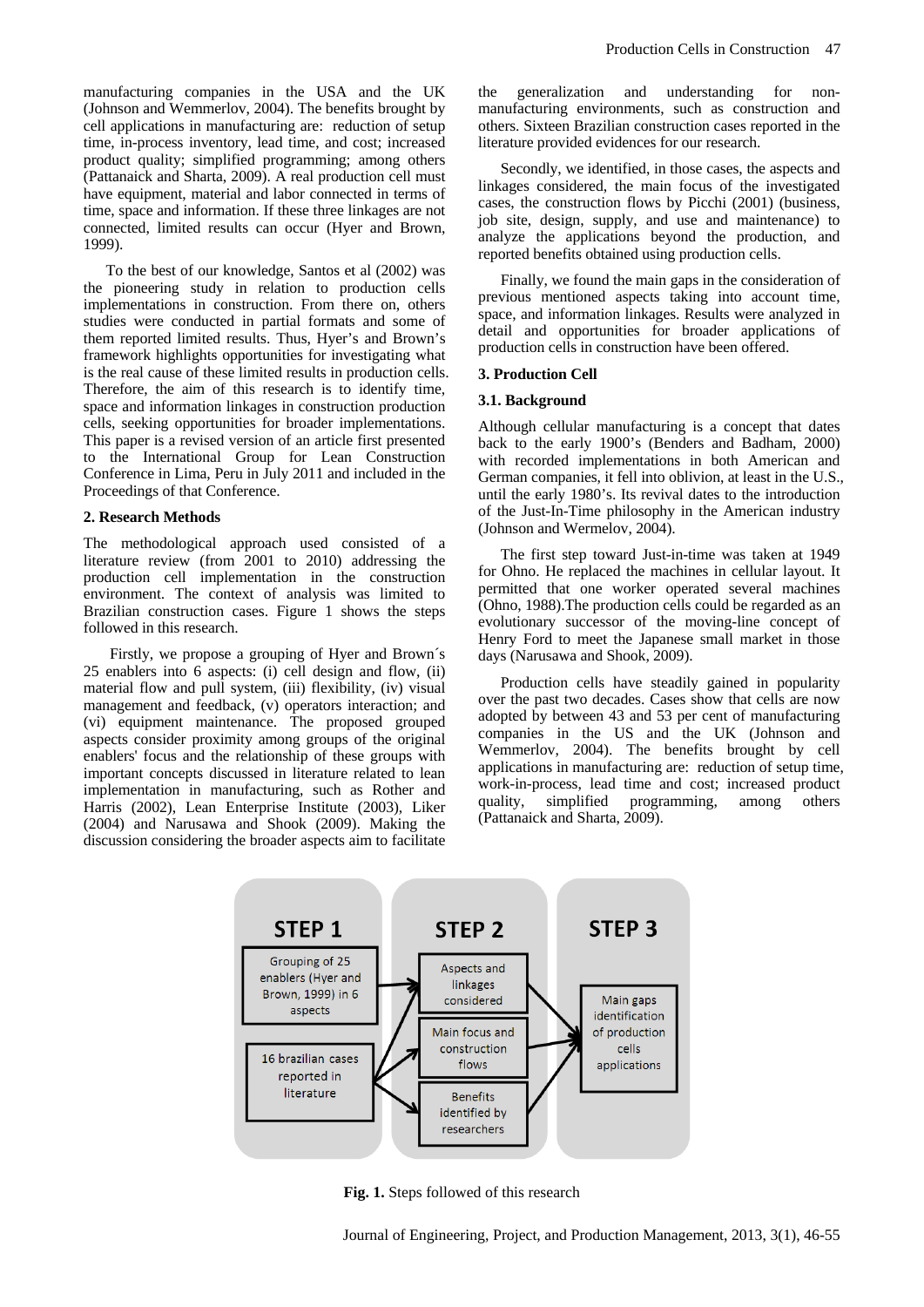## **3.2. Production Cell Concept**

According to Rother and Harris (2002), a cell is an arrangement of people, machines and methods in which the activities are close and occur in sequential order, whereby the parts are processed through a continuous flow (or in small batches). The U-shape is the most common form in manufacturing, because it avoids operators walking large distances and it allows different combinations of tasks for operators (Lean Enterprise Institute, 2003). In the service sector, cell production is also being applied, where teams create flows in small batches, and it reduces work-in-process (Swank, 2003).

Hyer and Brown (1999) define a production cell as: "Dedicating equipment and materials to a family of parts or products with similar processing requirements by creating a work flow where tasks and those who perform them are closely connected in terms of time, space and information".

The significance of the three critical linkages is as follows (Hyer and Brown, 1999):

• Time transfer and waiting times between sequentially dependent tasks are minimized;

• Space all cell tasks are performed in physical proximity to one another; and

• Information people and machines responsible for cell activities have access to complete information about the disposition of work within the cell.

Time, space, and information interactions are depicted in Figure 2. At the center of the model, there are four performance criteria: quality, cost, delivery, and flexibility (Hyer and Brown, 1999). Moving to the outer perimeter of the triangle, there are a set of arrows depicting complementary relationships among the three linking mechanisms (time, space and information) and their directions of influence (Hyer and Brown, 1999).

Thus the authors emphasize two characteristics: (1) the dedication of equipment and material to a family of parts, and (2) the creation of a work flow connected in terms of time, space and information.

In construction, the applications generally focus on the implementation of a production cell in a specific set of services, so the first characteristic of dedication of resources is frequently attended. The second characteristic mentioned by the authors, of linkages between people and tasks, generally present gaps even in manufacturing (Hyer and Brown, 1999), and it deserves more attention. Hyer and Brown (1999) present enablers that allow the application of production cells comprising the three linkages.

In order to facilitate further analysis, we propose a grouping of Hyer and Brown´s enablers in aspects. The grouped aspects contribute to generalize the analysis for non-manufacturing environments, such as construction and others.

Table 1 presents these proposed aspects and related enablers, as well as their impact in each linkage, adapting the correlation of enablers and linkages proposed by Hyer and Brown (1999).

In Table 1, one can observe that some aspects affect many linkages, while others have more specific impacts. For example, the aspect "cell design and flow" influence the three linkages: time, space, and information. Despite this, only its application would not lead to the complete treatment of these linkages, as it depends on the application of other aspects. Rother and Harris (2002) emphasize, for example, that just approaching equipment, without creating a one-piece flow (related to the aspect of "material flow and pull system"), among other deficiencies, lead to what they name 'false cell'.



**Fig. 2.** Influence among linkages Reprinted from Hyer and Brown (1999) with permission.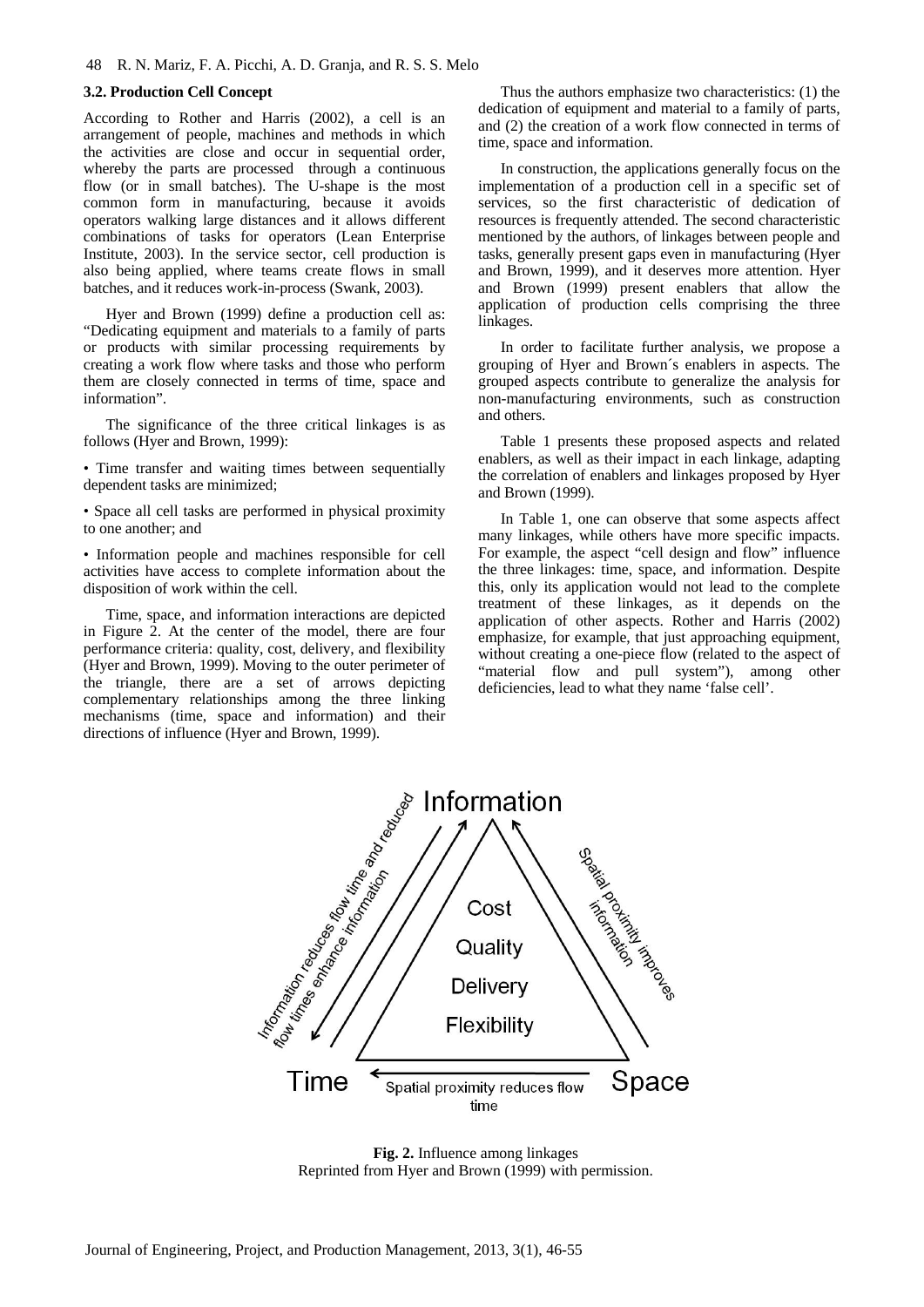# **Table 1.** Aspects considered in the implementations of cells and their correlation with linkages; adapted from enablers (Hyer and Brown, 1999)

|                                                                                                    |                         | <b>Impact on the linkage:</b> |              |                  |  |  |  |
|----------------------------------------------------------------------------------------------------|-------------------------|-------------------------------|--------------|------------------|--|--|--|
| <b>Enablers</b>                                                                                    | <b>Aspects</b>          | <b>Time</b>                   | <b>Space</b> | Infor-<br>mation |  |  |  |
| • Juxtaposition of sequentially related equipment in cell arranged to<br>accommodate dominant flow | Cell design and<br>flow |                               |              |                  |  |  |  |
| · Miniaturization of 'monument' processes                                                          |                         |                               |              |                  |  |  |  |
| • Balanced workstations                                                                            |                         |                               |              |                  |  |  |  |
| • Small cell size                                                                                  |                         |                               |              |                  |  |  |  |
| • Small lot sizes                                                                                  | Material flow           |                               |              |                  |  |  |  |
| • Small transfer batch quantities                                                                  | and pull system         |                               |              |                  |  |  |  |
| • Parts delivered on time                                                                          |                         |                               |              |                  |  |  |  |
| • Incoming material conforms to specifications                                                     |                         |                               |              |                  |  |  |  |
| • Effective material handling equipment/processes                                                  |                         |                               |              |                  |  |  |  |
| • Short set-up times                                                                               | Flexibility             |                               |              |                  |  |  |  |
| • Cross-training and job rotation                                                                  |                         |                               |              |                  |  |  |  |
| • Equipment that can be moved as cell needs change                                                 |                         |                               |              |                  |  |  |  |
| • Management control systems that make information quickly available                               | Visual                  |                               |              |                  |  |  |  |
| to operators                                                                                       | management              |                               |              |                  |  |  |  |
| • Presence of feedback loops among cell stations and between cell and                              | and feedback            |                               |              |                  |  |  |  |
| customers/supplier                                                                                 |                         |                               |              |                  |  |  |  |
| • Job designs and other policies that permit operators to take action in                           |                         |                               |              |                  |  |  |  |
| response to signals                                                                                |                         |                               |              |                  |  |  |  |
| • Job designs and other policies                                                                   |                         |                               |              |                  |  |  |  |
| • Common operator language                                                                         | Operators               |                               |              |                  |  |  |  |
| • Positive interpersonal relationships between operators                                           | interaction             |                               |              |                  |  |  |  |
| • Operators continually share information                                                          |                         |                               |              |                  |  |  |  |
| • Operators skilled at teamwork                                                                    |                         |                               |              |                  |  |  |  |
| • Operators have visual access to all cell activities 'line-of-sight'                              |                         |                               |              |                  |  |  |  |
| information                                                                                        |                         |                               |              |                  |  |  |  |
| • Operators have 'whole task' understanding                                                        |                         |                               |              |                  |  |  |  |
| • Low noise environment                                                                            |                         |                               |              |                  |  |  |  |
| • Preventive maintenance policies                                                                  | Equipment               |                               |              |                  |  |  |  |
| • Operators skilled at preventive maintenance                                                      | Maintenance             |                               |              |                  |  |  |  |

Legend: ( $\bullet$ ) stronger influence (O) medium influence; Source: adapted and grouped from Hyer and Brown (1999).

## **4. Results and Discussion**

## **4.1. Application of Production Cell in Construction – The Brazilian Cases**

Literature review focused on production cell application in Brazilian construction cases. Table 2 presents the cases considered, their focus and related construction flows.

The cases with asterisk directly address the application of production cells, and they have, as specific objective, the implementation and/or analysis of production cells. The others have different main focus, referring indirectly to production cells.

Eleven out of sixteen cases in Table 2 are related to job site flow, while few applications were identified in other construction flows. This reinforces Picchi and Granja (2004) observation that business, design, and use and maintenance flows present few applications of lean thinking tools, when compared to job site flow. The application of cells and other lean concepts and tools first in production is also a pathway frequently observed in manufacturing, and it reflects lean emphasis on the places were value is added to the products that customer pays for ,and where first results are more tangible. As Womack and Jones (1996) point out, lean is a business system and not just a production system, so the spreading to other functions and flows beyond production is expected as the maturity of implementations evolves.

#### **4.2. Aspects and Linkages Considered in the Discussed Production Cell Applications**

From the analysis of the cases reported in each study, we identified the aspects addressed in each one, as reported in Table 3. We adopted a classification of the accuracy and completeness of treatment given to each aspect in each case. For that purpose, we analyzed in each case the description of practices or analysis related to enablers associated to the considered aspect. From this analysis, we classified the case's aspect consideration as partial or comprehensive, following these criteria: if all enablers of the aspect are considered, and if the classification is comprehensive. For example: Salermo (2005) presented the two enablers (preventive maintenance policies and skilled operators) that are part of the equipment maintenance aspect. We classified as partial consideration the cases with at least one enabler in the respective aspect. Regarding the use of aspects, one can see that the aspect "material flow and pull system" was considered in all cases, with comprehensive treatment in five of them. One example of improvement on this aspect is the use of kanban in mortar production and lay-out planning for materials storage close to application (Carneiro et al,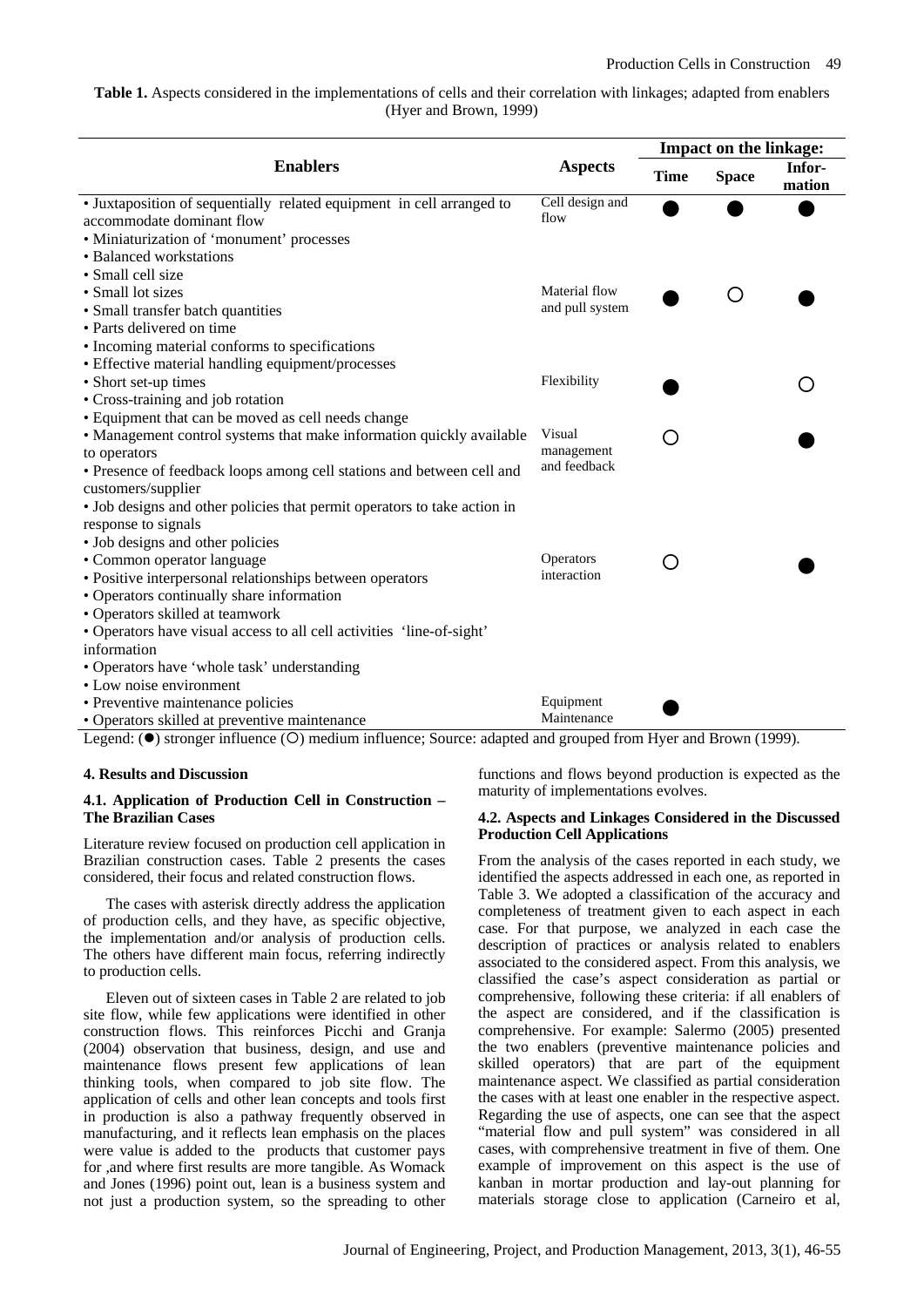#### 50 R. N. Mariz, F. A. Picchi, A. D. Granja, and R. S. S. Melo

2009). Following, the "operators interaction" aspect was also considered in all cases, but only one comprehensively. Santos et al (2002) present examples in this aspect, such as workflow and visual controls, and close communication as result of multi-skilled team working together. Still widely used were the aspects: "cell design and flow" and "visual management and feedback".

Aspects less considered were "flexibility", and "equipment maintenance ". Probably this is a consequence of the fact that equipment maintenance in construction is not as critical as for manufacturing. Flexibility is related to multifunctional workers skills, which is an important issue in construction, demanding future research.

Job site flow, besides having higher cell cases, presented higher frequency of comprehensive applications. The other flows had only partial applications, except for the use and maintenance flow with one comprehensive application in the "equipment maintenance" aspect.

Cases using larger number of aspects classified as comprehensive consideration were: Patussi and Heineck (2009), Santos et al (2002), Carneiro (2007) and Carneiro et al (2009), each one with two comprehensive aspects. One can observe that no research has used all aspects, and most existing applications are partial.

For an evaluation of time, space, and information linkages consideration, we adopted criteria for establishing correlation between covered aspects and linkages.

The aspect classification of: comprehensive, partial, and absent were weighted respectively as: 1,0; 0,5; and zero, and they were crossed to Table 1 correlation of aspects and linkage. Table 3 presents the resultant classification: comprehensive, partial and initial. This table is organized from lower to higher linkage coverage.

When analyzing the linkages treatment, we observe that no case covers all three linkages comprehensively. Just one research (Patussi and Heineck, 2009) presented one comprehensive coverage, in space linkage.

Space linkage presents just two cases with initial consideration, while time and information presented respectively 8 and 7 initial classifications. Besides that, in no case space linkage received a lower classification than the other linkages. One can conclude that space was the linkage better covered, tending to latent physical cells (time and information deficient), according to Hyer and Brown (1999).

The job site flow applications, besides having a better coverage of aspect discussed previously, also presented better classifications in linkages, when compared to the other flows.

| Authors                     | Focus                                                                                                                     | <b>Construction flow</b> |
|-----------------------------|---------------------------------------------------------------------------------------------------------------------------|--------------------------|
| Bulhões et al. (2005)       | Possibility of implementing continuous flow in construction                                                               | Job site                 |
| Carneiro et al. (2009)      | Benefits of a successful production strategy                                                                              | Job site                 |
| Carneiro (2007)*            | Implementation method of production cells in the construction<br>environment                                              | Job site                 |
| Ferraz et al. (2005)        | Model for planning and construction management                                                                            | Job site                 |
| Paixão et al. (2010)*       | Analysis of cost variation over time of production cell in job sites                                                      | Job site                 |
| Patussi and Heineck (2009)* | Main results of implementing the concepts of cell production in a<br>small job site                                       | Job site                 |
| Patussi and Heineck (2006)* | Changes in production occurred after use of the concept of<br>manufacturing cells in small construction companies         | Job site                 |
| Romano et al. (2005)*       | Flow facilitation in tall buildings construction, through the<br>rationalization of equipment and use of production cells | Job site                 |
| Santos et al (2002)*        | Manufacturing cells concept application in a dry-wall service                                                             | Job site                 |
| Tavares et al. $(2004)*$    | Results of production cells application to construction planning and<br>execution                                         | Job site                 |
| Ugulino and Lima (2009)*    | Improvements in construction processes through the use of mobile<br>production cell in masonry service                    | Job site                 |
| Reis and Picchi (2004)      | Waste identification in construction business flow using value stream<br>mapping                                          | <b>Business</b>          |
| Lima et al. $(2010)$        | Results of value stream mapping applied to architecture executive<br>design in a public agency                            | Design                   |
| Weindorfer (2001)           | Productivity improvements in a, Public Works State Department                                                             | Design                   |
| Barbosa and Lima (2008)     | Continuous flow implementation in the production of pre-cast<br>foundation piles                                          | Supply Chain             |
| Salermo (2005)              | Lean thinking concepts and tools applied to the maintenance of<br>hospital buildings                                      | Use and<br>maintenance   |

**Table 2.** Cases related to production cell application in Brazilian construction cases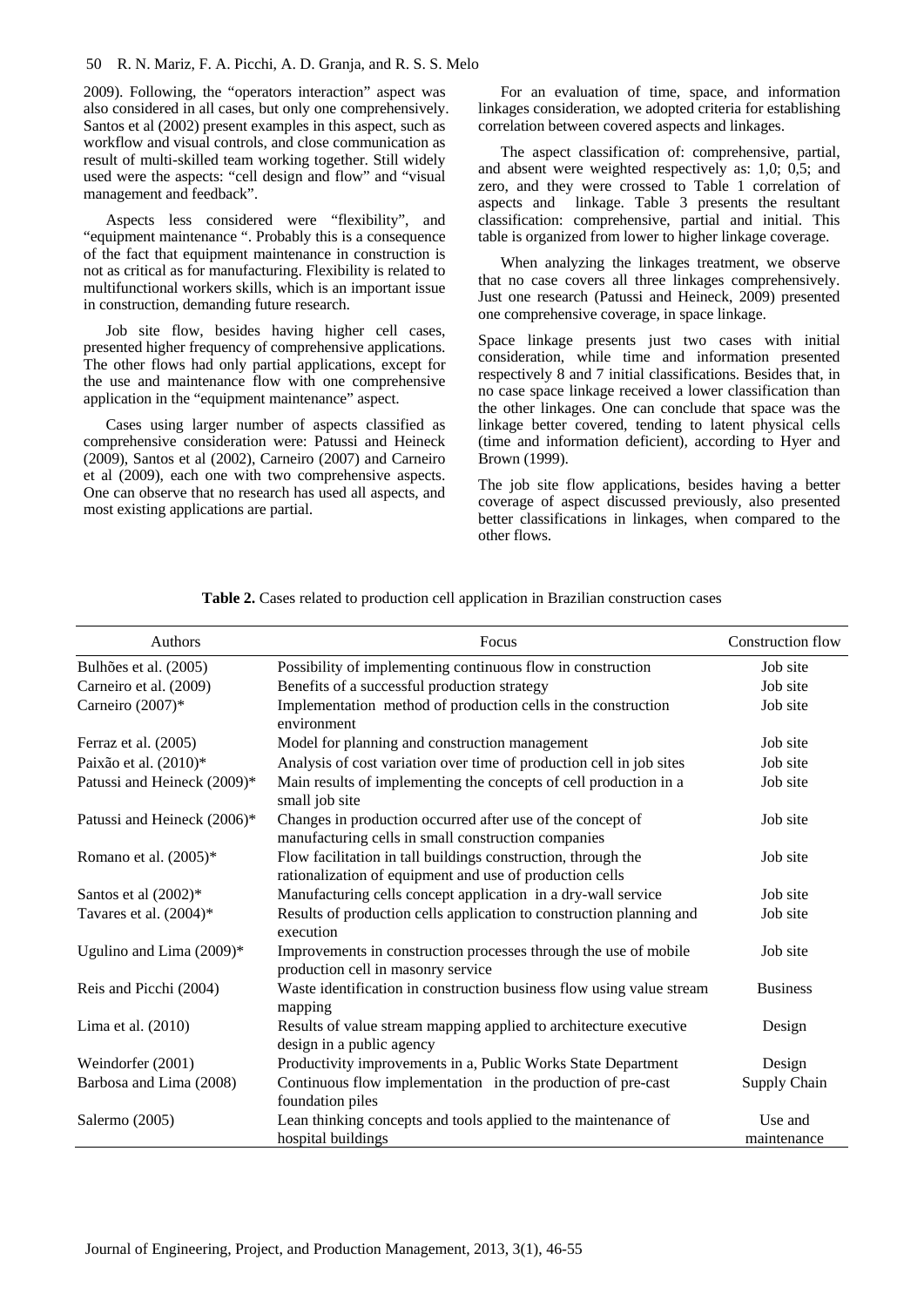## **4.3. Benefits of Production Cells Applications**

Table 4 presents the benefits identified by the authors directly related to the application of production cells. Other benefits mentioned in the cases resulting from other tools were not reported in Table 4. This table follows the same organization of the Table 3.

The benefit most often cited in Table 4 was lead time reduction, mentioned in 13 of the 16 cases. The second one was cost reduction, identified in 8 cases, followed by increased productivity, mentioned in 7.

When analyzing the Figure 3, one can observe that there is a tendency that production cells that had better linkages coverage presented more benefits. However, the graph presents some outline points; this tendency is aligned with Hyer and Brown's hypothesis that argue: "The real physical cells (comprehensive considerations of the 3 linkages) contribute in an optimal way to the achievement of competitive priorities, such as quality, cost, delivery and flexibility". This alignment should be object of further research, since the data analyzed has limitations, for example Table 4 shows the number of benefits identified, not quantified.

|                               |                         |                                  |             | <b>Aspects</b>                       |                          | <b>Linkages</b>          |        |       |             |                        |
|-------------------------------|-------------------------|----------------------------------|-------------|--------------------------------------|--------------------------|--------------------------|--------|-------|-------------|------------------------|
| <b>Authors</b>                | Cell design and<br>flow | and pull system<br>Material flow | Flexibility | management and<br>feedback<br>Visual | interaction<br>Operators | Maintenance<br>Equipment | Time   | Space | Information | Construction<br>Flow   |
| Tavares et al. (2004)         |                         | $\circ$                          |             |                                      | O                        |                          | $\Box$ | □     | $\Box$      | Job site               |
| Paixão et al. (2010)          |                         | O                                |             |                                      | $\circ$                  |                          | П      | П     | П           | Job site               |
| Bulhões et al. (2005)         | O                       | O                                |             | O                                    | O                        |                          | П      | о     | $\Box$      | Job site               |
| Ugulino and Lima<br>(2009)    | O                       | O                                |             | O                                    | O                        |                          | П      | о     | $\Box$      | Job site               |
| Lima et al. (2010)            | O                       | O                                |             |                                      | $\circ$                  |                          | П      | O     | П           | Design                 |
| Weindorfer (2001)             | O                       | O                                |             | O                                    | O                        |                          | П      | O     | П           | Design                 |
| Barbosa and Lima<br>(2008)    | O                       | O                                |             |                                      | O                        |                          | П      | О     | $\Box$      | Supply Chain           |
| Reis and Picchi<br>(2004)     | O                       | O                                |             | O                                    | O                        |                          | П      | о     | П           | <b>Business</b>        |
| Salermo (2005)                | O                       | O                                |             | O                                    | O                        |                          | O      | П     | Ш           | Use and<br>maintenance |
| Ferraz et al. (2005)          | $\circ$                 | O                                | $\circ$     | $\circ$                              | O                        |                          | О      | O     | О           | Job site               |
| Santos et al. (2002)          | $\circ$                 | $\circ$                          | $\bullet$   | $\circ$                              | $\bullet$                |                          | О      | O     | О           | Job site               |
| Patussi and Heineck<br>(2006) | O                       |                                  | $\circ$     | $\circ$                              | O                        |                          | O      | O     | O           | Job site               |
| Romano et al. (2005)          | O                       |                                  |             | O                                    | O                        |                          | O      | о     | O           | Job site               |
| Carneiro (2007)               | O                       |                                  |             |                                      | O                        |                          | О      | O     | O           | Job site               |
| Carneiro et al. (2009)        | O                       |                                  |             |                                      | O                        |                          | O      | O     | O           | Job site               |
| Patussi and Heineck<br>(2009) |                         |                                  | O           | $\circ$                              | O                        |                          | O      | ٠     | O           | Job site               |

**Table 3.** Aspects and linkages considered in the discussed cases

Legend of aspects:  $(\bullet)$  comprehensive consideration of all enablers of the respective aspect;  $(O)$  partial consideration of at least one of enabler of the respective aspect; (no symbol): absent Legend of linkages:  $(\blacksquare)$  comprehensive;  $(\blacksquare)$  partial;  $(\square)$  initial;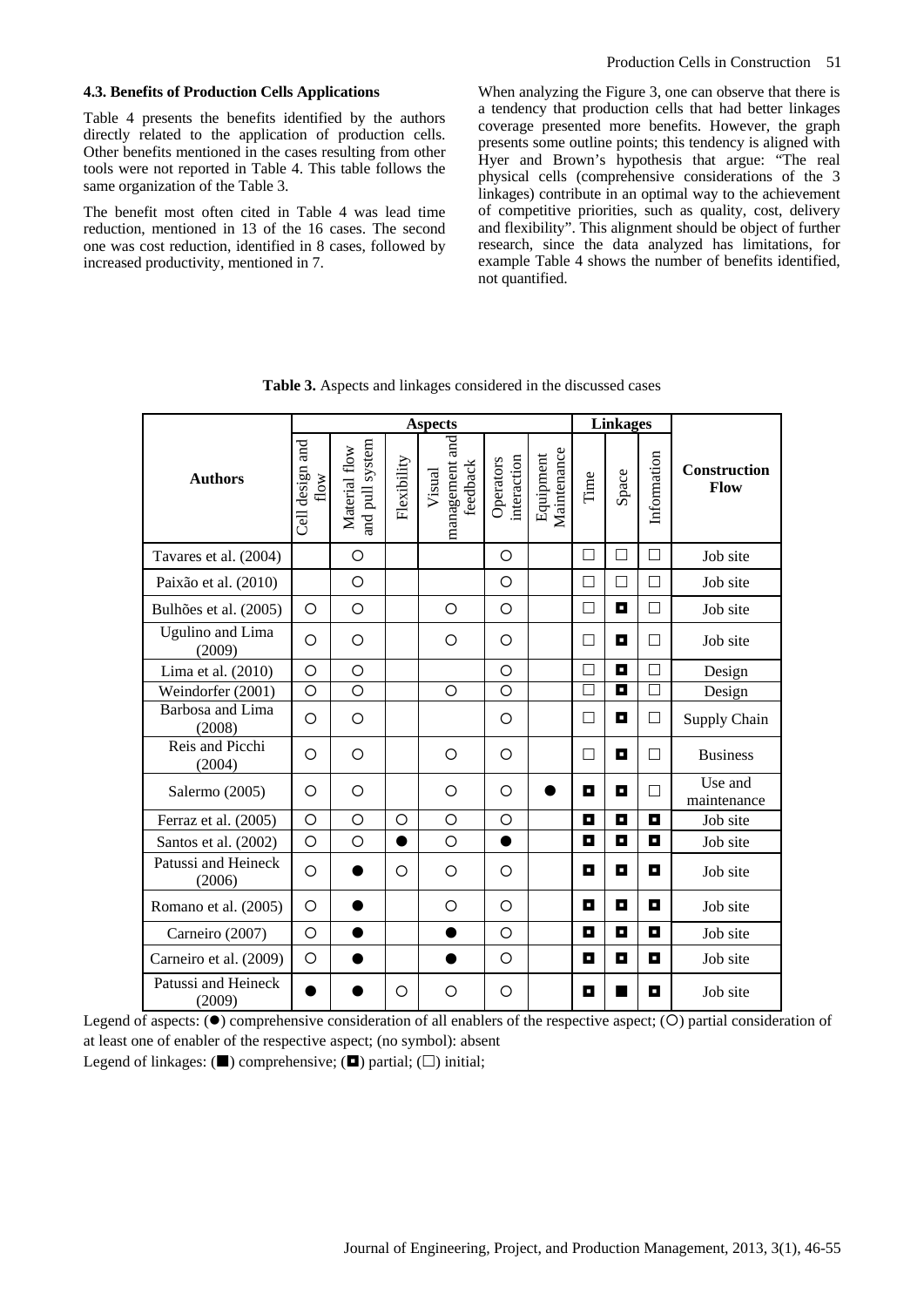#### 52 R. N. Mariz, F. A. Picchi, A. D. Granja, and R. S. S. Melo

**Table 4.** Benefits identified by authors resulting from applications of production cell in construction

| <b>Authors</b>                | Lead time reduction       | Reduced Costs             | Increased Productivity | Increased financial return received by<br>Employees | Employee satisfaction | Waste Reduction | Skilled employees | Planning simplification | Cleaner and more organized workplace | Increased transparency | Improved ergonomics | Lower employee turnover | Inventory reduction | Increased Quality | Variability Reduction | Others                    | Number of benefits referred |
|-------------------------------|---------------------------|---------------------------|------------------------|-----------------------------------------------------|-----------------------|-----------------|-------------------|-------------------------|--------------------------------------|------------------------|---------------------|-------------------------|---------------------|-------------------|-----------------------|---------------------------|-----------------------------|
| Tavares et al. (2004)         |                           |                           |                        |                                                     |                       | X               |                   | $\boldsymbol{X}$        |                                      |                        |                     |                         |                     |                   |                       |                           | $\overline{2}$              |
| Paixão et al. (2010)          | X                         | $\boldsymbol{\mathrm{X}}$ |                        |                                                     |                       |                 |                   |                         |                                      |                        |                     |                         |                     |                   | $\mathbf X$           |                           | $\overline{3}$              |
| Bulhões et al. (2005)         | $\mathbf X$               |                           |                        |                                                     |                       |                 |                   |                         |                                      |                        |                     |                         |                     |                   |                       |                           | $\mathbf{1}$                |
| Ugulino and Lima (2009)       | $\mathbf X$               | $\mathbf X$               | $\mathbf X$            | $\boldsymbol{X}$                                    | $\mathbf X$           | $\mathbf X$     |                   |                         | $\mathbf X$                          |                        |                     | $\mathbf X$             |                     |                   |                       |                           | 8                           |
| Lima et al. (2010)            | $\overline{\text{X}}$     | $\overline{\mathbf{X}}$   |                        |                                                     |                       |                 |                   |                         |                                      |                        |                     |                         |                     |                   |                       | X                         | $\overline{3}$              |
| Weindorfer (2001)             |                           |                           | $\mathbf X$            |                                                     | $\mathbf X$           |                 |                   |                         |                                      |                        |                     |                         |                     |                   |                       | X                         | $\overline{3}$              |
| Barbosa and Lima (2008)       | $\mathbf X$               |                           |                        |                                                     |                       |                 |                   |                         |                                      |                        |                     |                         |                     |                   |                       | $\boldsymbol{\mathrm{X}}$ | $\overline{2}$              |
| Reis and Picchi (2004)        | $\mathbf X$               |                           |                        |                                                     |                       |                 |                   |                         |                                      |                        |                     |                         |                     |                   |                       |                           | $\mathbf{1}$                |
| Salermo (2005)                | $\mathbf X$               |                           |                        |                                                     |                       |                 | $\mathbf X$       |                         |                                      |                        |                     |                         |                     |                   |                       | $\mathbf X$               | $\overline{3}$              |
| Ferraz et al. (2005)          |                           |                           |                        |                                                     |                       |                 |                   | $\mathbf X$             |                                      |                        |                     |                         |                     |                   |                       | $\boldsymbol{\mathrm{X}}$ | $\overline{2}$              |
| Santos et al. (2002)          | $\mathbf X$               |                           |                        |                                                     |                       |                 | $\mathbf X$       |                         |                                      |                        | $\mathbf X$         |                         |                     |                   |                       |                           | $\overline{3}$              |
| Patussi and Heineck<br>(2006) | $\boldsymbol{\mathrm{X}}$ | X                         | $\mathbf X$            | $\boldsymbol{\mathrm{X}}$                           |                       |                 | $\mathbf X$       |                         |                                      |                        |                     |                         |                     |                   |                       |                           | 5                           |
| Romano et al. (2005)          | X                         | X                         | $\mathbf X$            | X                                                   | $\mathbf X$           |                 |                   |                         | $\boldsymbol{X}$                     |                        |                     | X                       |                     |                   |                       |                           | $\overline{7}$              |
| Carneiro (2007)               | $\mathbf X$               | $\boldsymbol{\mathrm{X}}$ | $\mathbf X$            | $\mathbf X$                                         | $\mathbf X$           | $\mathbf X$     |                   | $\mathbf X$             |                                      | $\mathbf X$            |                     |                         |                     |                   |                       |                           | $8\,$                       |
| Carneiro et al. (2009)        | $\overline{X}$            | X                         | $\mathbf X$            | X                                                   | $\mathbf X$           |                 |                   | $\mathbf X$             |                                      | $\mathbf X$            |                     |                         |                     |                   |                       | $\boldsymbol{\mathrm{X}}$ | 8                           |
| Patussi and Heineck<br>(2009) | X                         | X                         | X                      | $\boldsymbol{\mathrm{X}}$                           | $\mathbf X$           | X               | X                 |                         |                                      |                        |                     |                         | $\boldsymbol{X}$    | X                 |                       |                           | 9                           |
| Number of citations           | 13                        | 8                         | $\overline{7}$         | 6                                                   | 6                     | $\overline{4}$  | $\overline{4}$    | $\overline{4}$          | $\overline{2}$                       | $\overline{2}$         | 1                   | 1                       | 1                   | 1                 | $\mathbf{1}$          | 6                         |                             |

For accuracy analysis about the relation between benefits and linkages covered, we crossed Table 3 with Table 4 and it generated a graph. Figure 3 shows this graph.

# **5. Conclusions**

The application of the production cell concept in the onsite construction flow is still very partial. In the remaining construction flows, such as business, design, supply and use and maintenance, the applications are even more limited and partial.

No cases reported comprehensive considerations of the three linkages. Space was the linkage better considered than time and information linkages in the investigated domain. This result suggests a propensity in construction environments, that production cell is seen just as an issue of selecting the best layout design.

We could not identify a real physical cell implementation in construction cases under study. However, it was concluded that production cells with a tendency for the comprehensive consideration of the three linkages have more benefits, and this is aligned with Hyer and Brown's hypothesis. Results of this research provide additional insights for further studies seeking broader cell applications in construction.

The analysis of both aspects and linkages pointed out that there is still great room for improvement in the application of the production cell concept in construction. Further research could investigate the collaboration among project managers, site supervisors and foremen to design production cells. This team would determine the influence degree of the aspects in the three linkages, and, on the conclusion of this analysis, first run studies could be conducted.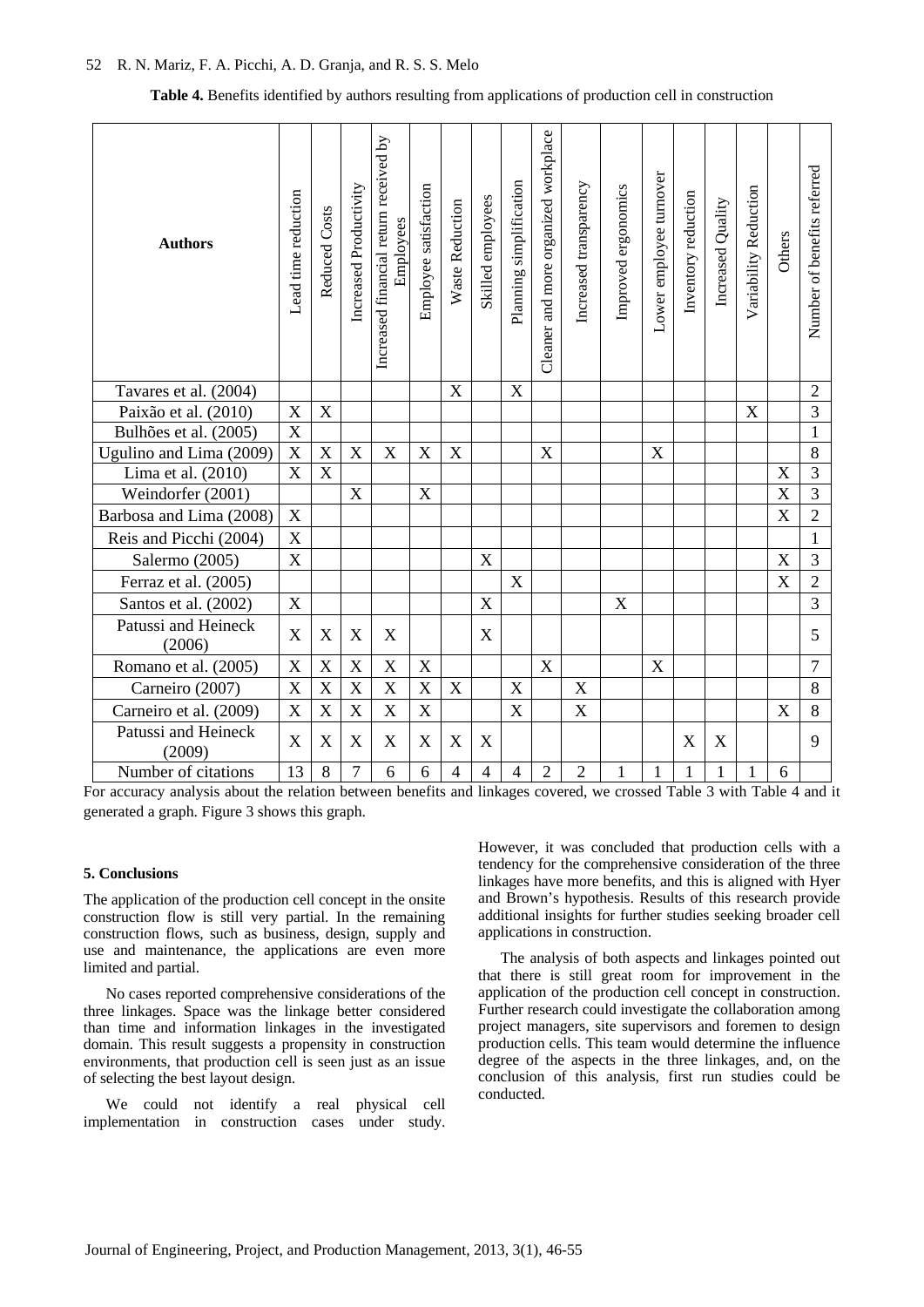

**Fig. 3.** Relation between referred benefits and linkages in production cells analyzed

#### **Acknowledgments**

Thanks are due to CNPq for the concession of a scholarship to the first author, GTE (Construction Management and Technology Research Group) that supported the development of this research, and EPPM reviewers for improving the paper quality.

## **References**

- Barbosa, C. L. and Lima, A. C. (2008). *Aplicação do fluxo contínuo no processo de produção de estacas pré-moldadas para fundação*. (*Application of continuous flow in the production of precast piles for foundation*) ENEGEP. Rio de Janeiro. Anais... ABEPRO.
- Benders, J. and Badham, R. (2000). *A history of cellbased manufacturing in Work teams: Past, Present and Future*. M. Beyerlein (ed.), Kluwer Academic Publishers, Boston, Massachusetts, 45–57.
- Bulhões, I. A., Picchi, F. A., and Granja, A. D. (2005). Combining value stream and process levels analysis for continuous flow implementation in construction. *Proceedings of the Annual Conference of the International Group for Lean Construction*, Sidney, Australia, 99-108.
- Carneiro, A., Miranda Filho, A., Alves, T., Nascimento, K., Carneiro, R., and Barros Neto, J. (2009). Development and evolution of project production systems: the PS-37 case. *Proceedings of the Annual Conference of the International Group for Lean Construction*, Taipei, Taiwan, 384-392.
- Carneiro, A. Q. (2007). Estudo sobre a aplicação do conceito de célula de produção na construção civil

(Study on the application of the production cell concept in construction). *Final Report*. Civil Engineering Course. Federal University of Ceará (UFC), Fortaleza/CE, Brazil, 46pp.

- Ferraz, J. L. M., Nascimento, K., Romano, W. C. B. T., Souza, D., Neto, J. P. B., and Heineck, L. F. M. (2005). *Um modelo para o planejamento e controle de obras: a transição de um processo de racionalização tecnológica e administrativa para um ambiente de produção enxuta* (*A model for planning and control of work flow: the transition from a process of technological and administrative rationalization for a lean production environment*) In: SIBRAGEC. Porto Alegre. Anais... ANTAC.
- Hyer N. L., and Brown K. A. (1999). The Discipline of Real Cells. *Journal of Operations Management*. 17(5), 557-574.
- Johnson, D. J., and Wemmerlov, U. (2004). Why does cell implementation stop? Factors influencing cell penetration in manufacturing plants. *Production and Operations Management*, 13(3), 272-289.
- Koskela, L. (1992). *Application of the New Production Philosophy to Construction*. Center for Integrated Facility Engineering, Stanford University, California.
- Ko, C. K, Wang, W. C, and Kuo J. D. (2011). Improving Formwork Engineering Using the Toyota Way. *Journal of Engineering, Project, and Production Management*, 1(1), 13-27.
- Lean Enterprise Institute. (2003). *Lean Lexicon: a graphical glossary for lean thinkers*. 2 ed. Lean Enterprise Institute, USA, 102.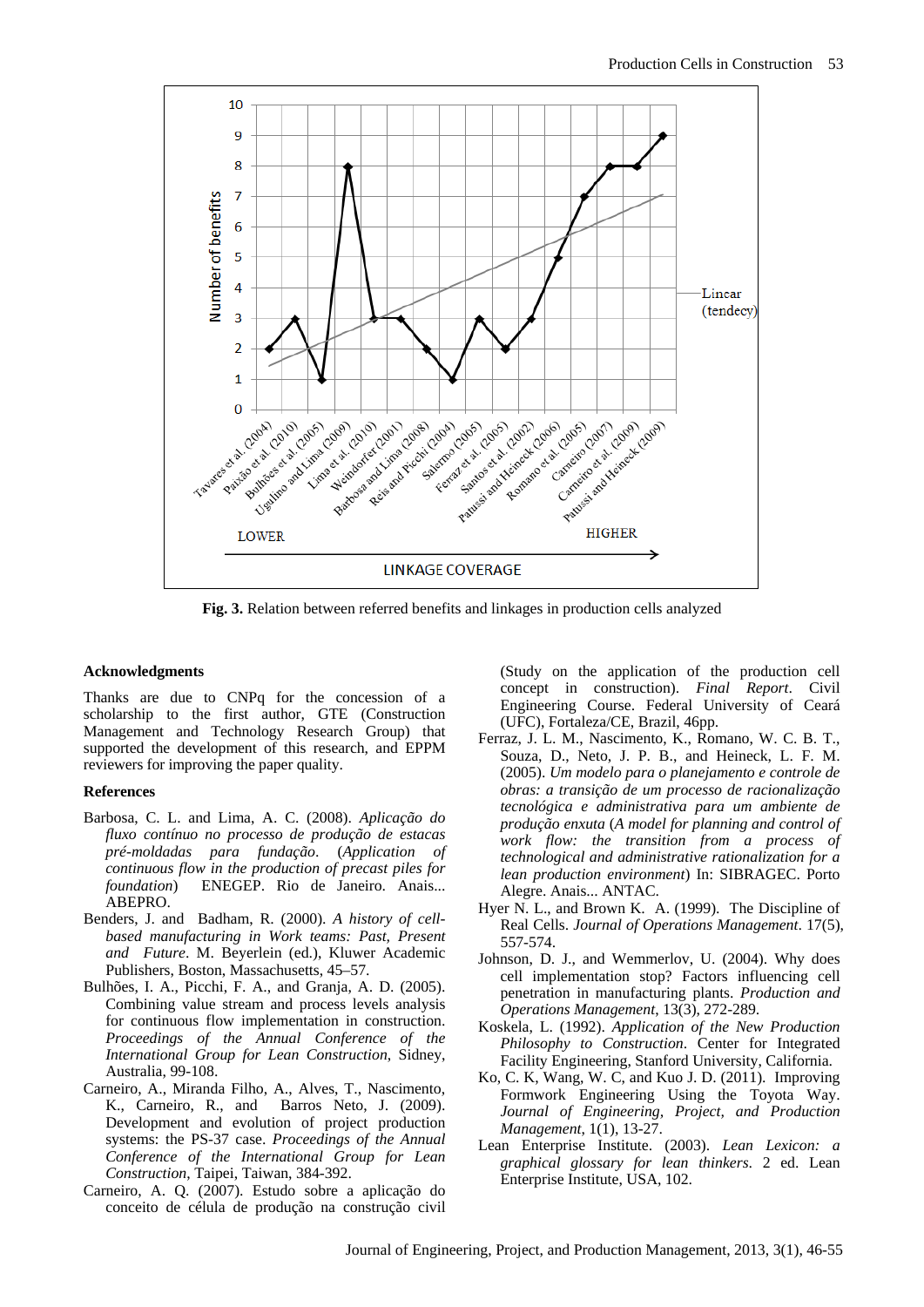- Liker, J. K. (2004). The Toyota Way. 14 Management principles from the world's greatest manufacturer. 1 ed. McGraw-Hill, USA, 330.
- Lima, M. M. X., Bisio, L. R. A., and Alves, T. C. A. (2010). Value stream mapping of the architectural executive design in a governmental organization. *Proceedings of the Annual Conference of the International Group for Lean Construction*, Haifa, Israel, 415-424.
- Narusawa, T,. and Shook, J. (2009). *Kaizen Express: Fundamentals for your lean journey*. 1 ed. Lean Enterprise Institute, USA, 151.
- Ohno, T. (1988). *Toyota Production System: Beyond Large scale Production*. Productivity Press, Cambridge, MA.
- Paixão, L., Moreira, F., and Maués, L.M.F. (2010). *Análise da variação de custos de células de produção em um condomínio horizontal* (*Analysis of costs variation of production cells in a horizontal condominium*). In: ENTAC. Canela. Anais... ANTAC.
- Pattanaik, L. N., and Sharma, B. P. (2009). Implementing lean manufacturing with cellular layout: a case study. *International Journal of Advanced Manufacturing Technology*, 42(7-8), 772-779.
- Patussi, F. A., and Heineck, L. F. M. (2009). Aplicação do conceito de célula de produção na execução de serviços em obra de pequeno porte (Application of the production cell concept in task in small size construction projects). In: *SIBRAGEC 2009*, João Pessoa, Anais…, ANTAC.
- Patussi, F., and Heineck, L. (2006). A utilização de conceitos da produção enxuta na constituição de células de produção em obras de pequeno porte (The use of lean manufacturing concepts in the constitution of cells in the production of small size construction projects). *Workshop de Desempenho de Sistemas Construtivos. Anais... Unochapecó*: Chapecó, SC.
- Picchi, F. A. (2001). System view of Lean Construction application opportunities. *Proceedings of the Annual Conference of the International Group for Lean Construction*, Singapore, 39-50.
- Picchi, F.A, and Granja, A.D. (2004). Construction sites: Using lean principles to seek broader implementation. *Proceedings of the Annual Conference of the International Group for Lean Construction*, Copenhagem, Denmark, 833-844.
- Reis, T., and Picchi, F.A.(2010) Identificação de desperdícios através de ferramentas de lean thinking aplicadas a estudos de caso do fluxo de negócios (Waste identification through lean thinking tools applied to case studies of business flow). *In: ENTAC. Canela. Anais... ANTAC*.
- Romano, W. C. B. T., Nascimento, K., Ferraz, J. L. M., Souza, D., Neto, J. P. B., and Heineck, L. F.M. (2005). A racionalização do uso de equipamentos em obra – melhoria de processos para a viabilização dos fluxos em obra (The rational use of equipment on site improving processes for the feasibility in work flows). *In: SIMPEP*. Bauru. Anais... SIMPEP.
- Rother, M. ; Harris, R. (2002). *Creating continuous flow*. 1 ed. Lean Enterprise Institute., USA, 104.
- Salermo, L. S. (2005). Aplicação de ferramentas da mentalidade enxuta e da manutenção autônoma aos serviços de manutenção dos sistemas prediais de água (Application of lean thinking tools and autonomous maintenance in maintenance services of water building systems). *Master Thesis* (MSc). School of

Civil Engineering, Architecture and Urban Design, Department of Architecture and Buildings, University of Campinas.

- Santos, A., Moser, L., and Tookey, J. E. (2002). Applying the concept of mobile cell manufacturing on the drywall process. Proceedings of the *Annual Conference of the International Group for Lean Construction*, Gramado, Brazil, 277-288.
- Santos, A. (1999).Application of flow principles in the production management of construction site. *PhD Thesis* - School of Construction and Property Management, The University of Salford, Manchester-UK, 513.
- Swank, C.K. (2003) The lean service machine. *Harvard Business Review*, 81(10), 123–129.
- Tavares, C.B.P., Heineck, L.F.M., Leite, M.O., Pereira, P.E., and Rocha, F.E.M. (2004). A constituição de células de trabalho na programação de obras em edifícios (The production cells constitution in the programming of works in construction projects). *In: ENTAC*. São Paulo. Anais... ANTAC.
- Ugulino, J. M., and Lima, A. C. (2009). Implementação do Conceito de Célula Móvel de Produção no Ambiente da Construção Civil (Mobile Cell Production Concept Implementation in the Built Environment). *In: SIBRAGEC*. João Pessoa. Anais... ANTAC.
- Womack, J.P., and Jones, D.T. (1996). Lean Thinking: banish waste and create wealth in your corporation, Simon & Shuster.
- Weindorfer, A. (2001) Melhorias de produtividade na secretaria de obras públicas do estado do Rio Grande do Sul (Improving productivity in the public works department of the state of Rio Grande do Sul). *Master Thesis*. Federal University of Rio Grande do Sul, Brazil.



Renato Nunes Mariz received his bachelor's degree in Civil Engineering from the Federal University of Para, Brazil. He is currently MSc student at University of Campinas (UNICAMP) and member of the Construction Management and Technology Research Group (GTE). His

research interests include: lean thinking, production management, and production planning and control, applied to construction. His e-mail is renatonunesmariz@hotmail.com.



Flavio Augusto Picchi is professor at University of Campinas – Brazil (UNICAMP), Department of Architecture and Construction, Construction Management and Technology Research Group (GTE), and Executive Director of Lean Institute Brasil. He holds a Ph.D. degree (1993) and has acted as

Visiting Scholar at MIT (2000) and Visiting Professor at Politecnico di Milano in an Erasmus Mundus Industrial Engineering Master Program (2007). His academic and professional activities are focused mainly on quality

Journal of Engineering, Project, and Production Management, 2013, 3(1), 46-55